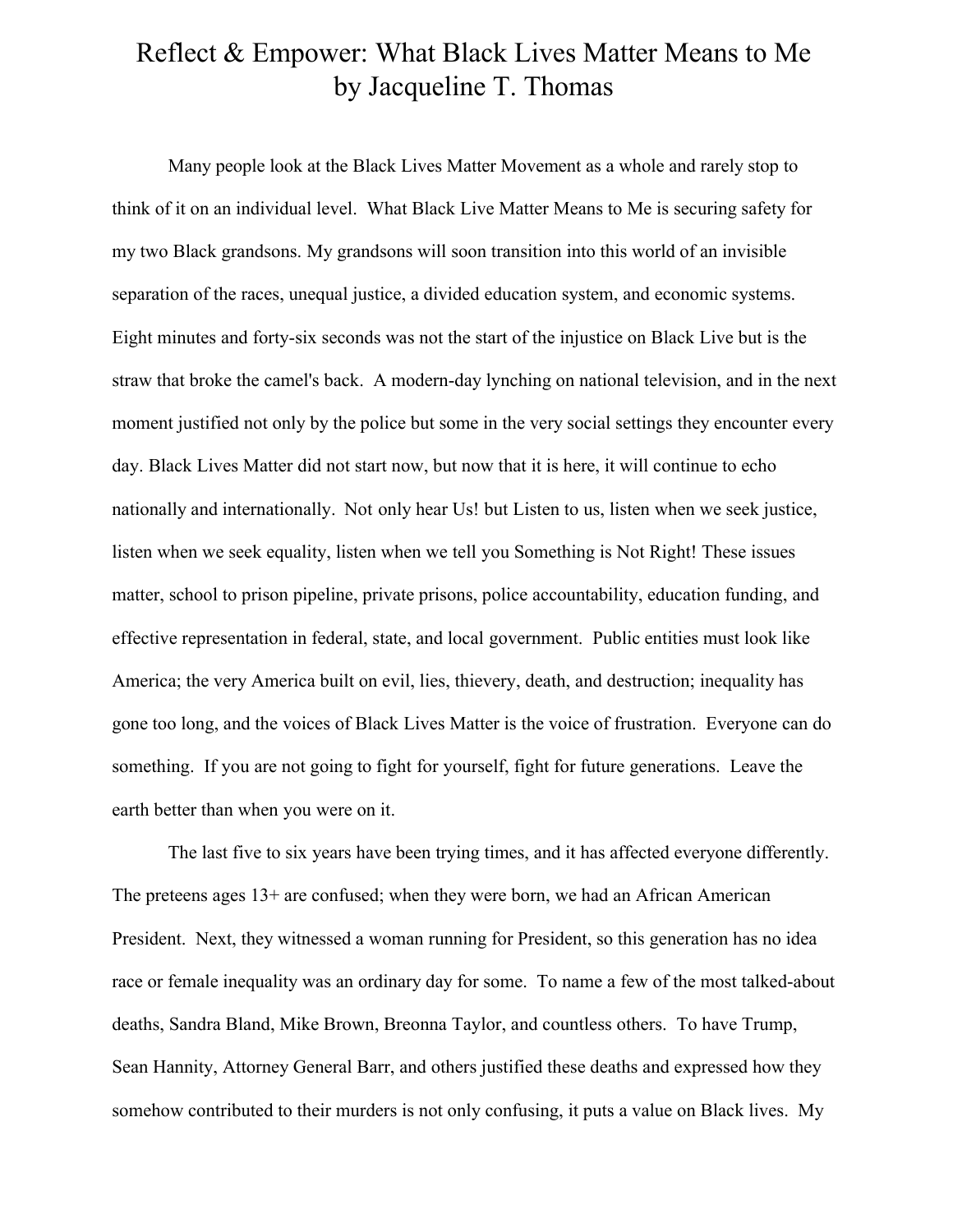great-nephew asked, "when they kill a Black person, why do they talk about all the bad stuff they did, but when Bret Kavanagh was in front of the Senate, they said his bad stuff was in the past?" the only way to answer this is with the truth, "Because he's a white person baby because he's white." At this moment, I have to tell his dad, "you need to talk with your son." For many who are not aware, Black parents have two "The Talk" with their children, the first use to be about sex, and the other about the color of their skin and how people will treat you, including the police who are supposed to protect you. Expectations are a guaranteed path to a letdown; I expect people to do what they want to do until you hold them accountable. Voters must hold elected politicians responsible and not just to their base. Elected officials cannot be held accountable without a list of demands. I cannot expect anything if I do not do my part and encourage voting, encourage trade school when college is not economically feasible, get involved in your local government because this is where it starts. Get involved. Everyone can do something.

What I envision and what will happen are distinctly different things. I imagine the Black Lives Matter Movement taking a breath and refocusing its energy. Continue their peaceful protest, focus on the legislature, hold politicians accountable, create lobbyists to ensure a voice is in Congress, focus on economic equality, and create a platform for Black people to develop financial agency for their families. Demanding government boards such as the postal service to have diversity and inclusion. Also, start a streamlined process for more African Americans to become teachers in the communities in which they live. The organization has already proven they are not a moment but a movement. Still, to be taken seriously by society, BLM would need to continue the fight for education, finances, politics, and agency. Thank you to the creators and sponsors of this Writing Reflection Contest, you allowed me to express and vent my frustrations without interruption, judgment, and I am so grateful for that. This essay, to some, may not be